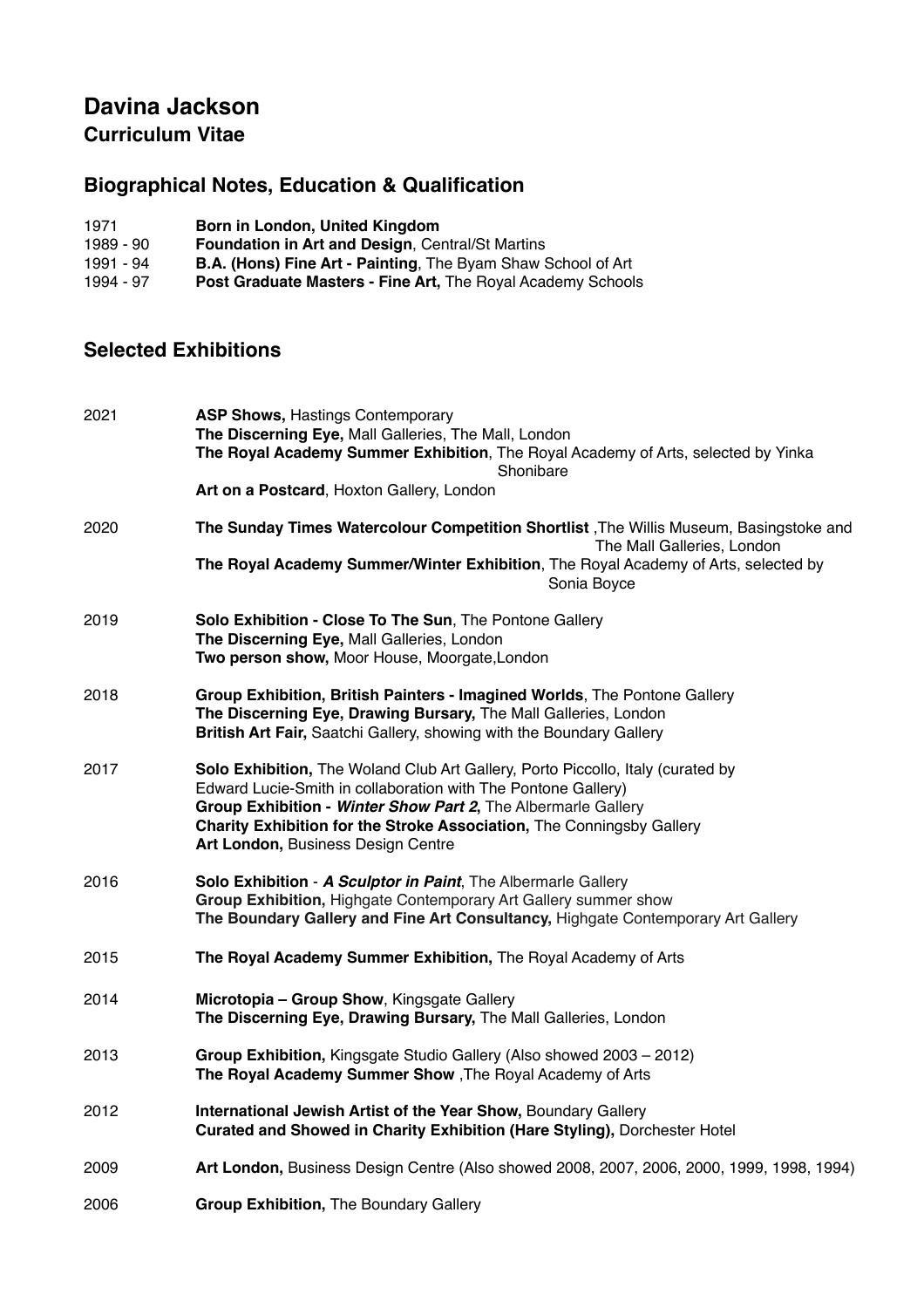| 2004 | Solo Show, Ars Vivendi, Geneva, Switzerland                                           |
|------|---------------------------------------------------------------------------------------|
|      | 20th Century Perspectives, Burlington Fine Art                                        |
|      | The Hunting Prize, Royal College of Art (Also showed in 2003, 2002, and 2001)         |
|      | The Modern and the New, Ben Uri Gallery                                               |
| 2003 | <b>Solo Exhibition, Boundary Gallery</b>                                              |
|      | Artists Exploring the Theme of the Figure, New Ashgate Gallery                        |
| 2002 | Group exhibition, The Institute of Psychoanalysis, Maida Vale, London                 |
|      | The Royal Academy Summer Show, The Royal Academy of Arts                              |
|      | Works on Paper, Royawed in 2001 and 2000)                                             |
|      | The Discerning Eye, The Mall Galleries, London                                        |
| 2001 | Ben Uri Museum Exhibition, Phillips, Old Bond Street and Phillips, Edinburgh          |
|      | The Royal Academy Summer Show, The Royal Academy of Arts                              |
|      | Group Show, The David Curzon Gallery, Wimbledon                                       |
|      | The Discerning Eye, The Mall Galleries, London                                        |
|      | The Landseer Landscape Exhibition, The Mall Galleries                                 |
| 2000 | <b>Solo Exhibition, Boundary Gallery</b>                                              |
|      | The Discerning Eye, The Mall Galleries, London                                        |
|      | Cheltenham Open Drawing Exhibition, Cheltenham, Gloucester & Westend Bahnhof, Berlin, |
|      | Germany                                                                               |
| 1999 | THE Royal Academy Summer Show, The Royal Academy of Art                               |
|      | Group Show, Rowe and Mawe                                                             |
|      | Cheltenham Open Drawing Exhibition, Cheltenham College of Art, Gloucester             |
| 1998 | Double First, The Boundary Gallery (two person show)                                  |
|      | Artists For Mencap, The Cromwell Hospital [selected artists]                          |
| 1997 | <b>The Royal Academy Summer Show</b>                                                  |
|      | London Fashion Week, Simpsons, Piccadilly (group exhibition)                          |
|      | Xmas Show, Cambridge Contemporary Art [mixed exhibition]                              |
|      | Institute Of Contemporary Art, Artists commissioned by Chevron plc                    |
| 1996 | Solo Show, The Tavistock Centre                                                       |
|      | The Royal Academy Summer Show, The Royal Academy of Arts                              |
|      | <b>Contemporary Printmakers, The Whitbey Galleries, Worthing [selected artists]</b>   |
|      | The Cromwell Hospital Solo Show, The Cromwell Hospital                                |
| 1995 | The Royal Institute of Oil Painters [Winsor and Newton Young Artist Award]            |
|      | The Discerning Eye, The Mall Galleries, London                                        |
|      | The Royal Academy Summer Show, The Royal Academy of Arts                              |

# **Awards, Residencies and Scholarships**

| 2018 | Runner Up Prize, Discerning Eye Drawing Bursary  |
|------|--------------------------------------------------|
| 2014 | Runner Up Prize, Discerning Eye Drawing Bursary  |
| 2012 | International Jewish Artist of the Year Finalist |
| 2002 | The David Villiers Prize                         |
| 1999 | Apthorp Trust Fund Prize for Painting            |
| 1998 | <b>Florence Trust Residency</b>                  |
| 1997 | Royal Academy Gold Medal for Painting            |
|      | <b>Edward Scott Travel Scholarship</b>           |
| 1996 | David Murray Landscape Travel Prize              |
|      | Duff Green Drawing Prize                         |
|      | Celia Walker Print Prize                         |
|      | <b>Apthorp Trust Prize</b>                       |
| 1995 | Winsor and Newton Young Artist Award [Finalist]  |
|      | <b>Apthorp Trust Prize</b>                       |
| 1994 | First Prize, Ben Uri Open Exhibition             |
|      | The Mercers Company and Leverhulme Scholarship   |
| 1993 | Joint First Prize Winner, Ben Uri Open           |
|      |                                                  |